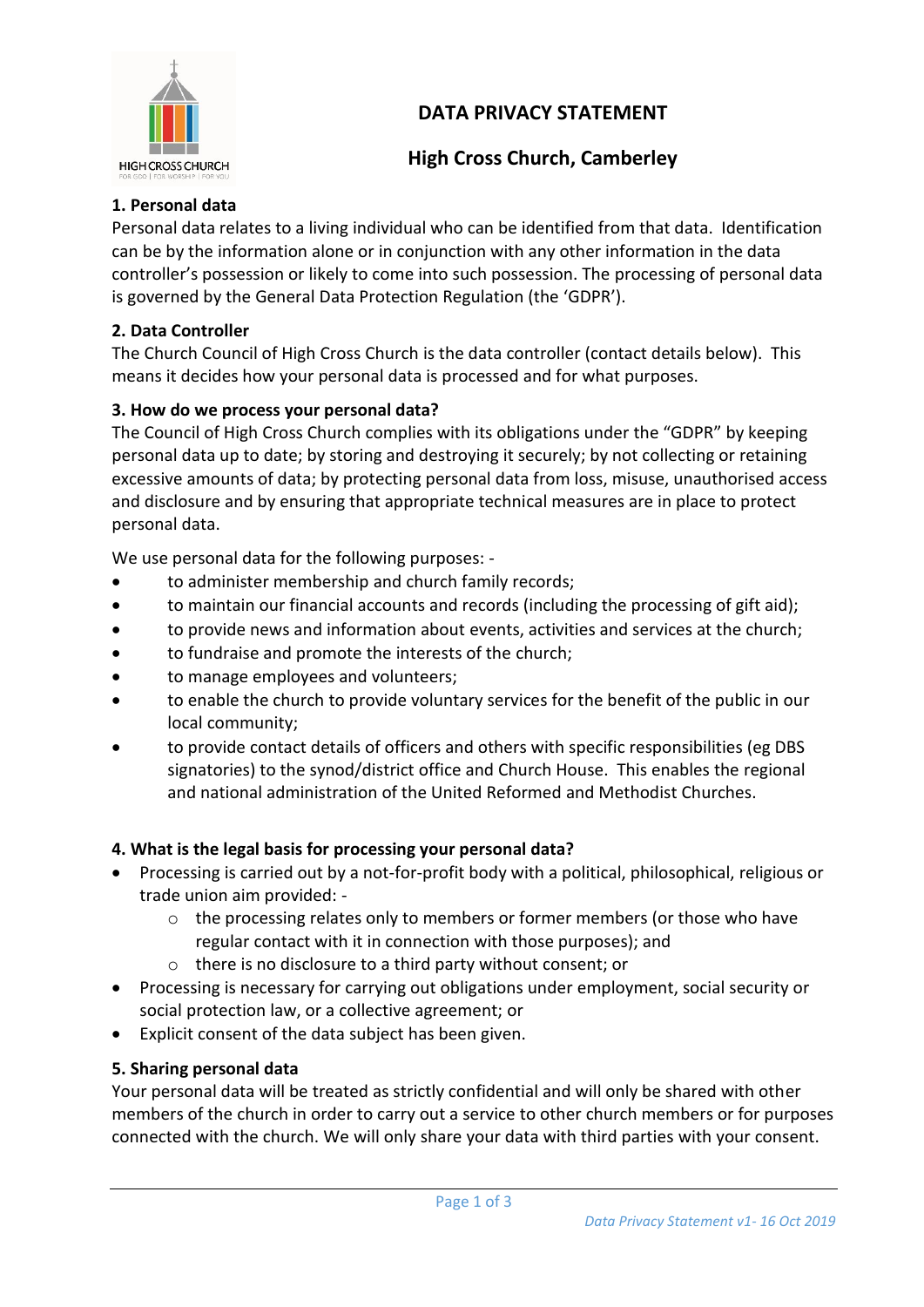#### **6. How long do we keep data?**

We retain data on the following basis:

| <b>Record Type</b>               | <b>Retention Period*</b>                                     |
|----------------------------------|--------------------------------------------------------------|
| Membership rolls                 | Indefinitely but subject to annual review                    |
| Members, adherents and           | 24 months after the last contact                             |
| friends contact details          |                                                              |
| Youth & Children Organisations   | until the child/young adult reaches the age of 21.           |
| roll                             |                                                              |
| Youth & Children contact lists   | 24 months after the last contact                             |
| <b>Financial Records</b>         | 6 years after the calendar year to which it relates          |
| Gift aid declarations and        | 6 years after the calendar year to which it relates          |
| paperwork                        |                                                              |
| <b>Registers of Marriage</b>     | As required by the Registrar General                         |
| Register of Baptisms & Blessings | Indefinitely                                                 |
| Record of Church Member &        | Indefinitely                                                 |
| adherent deaths                  |                                                              |
| Personal data relating to events | Disposed of immediately after the event unless anything      |
| for which additional information | has occurred (e.g. an accident) which indicates that         |
| is gathered eg Church holidays   | records should be retained for a longer period or there      |
|                                  | are Safeguarding considerations or for operational           |
|                                  | purposes it is deemed necessary to retain data for a         |
|                                  | limited period.                                              |
| Records of attendance of         | Indefinitely for safeguarding purposes                       |
| children/young people and        |                                                              |
| helpers                          |                                                              |
| Photographs and videos of        | 24 months after the event - selected items retained for      |
| events                           | historical records                                           |
| <b>Insurance Records</b>         | Indefinitely                                                 |
| Safeguarding matters             | Indefinitely or until advised otherwise by authorities       |
| <b>Accident Books</b>            | 3 years from the date of the last entry (or, if the accident |
|                                  | involves a child/ young adult, then until that person        |
|                                  | reaches the age of 21)                                       |
| Complaints (non -safeguarding)   | 3 years after resolution of complaint (unless further action |
|                                  | is anticipated)                                              |
| <b>Minutes of Meetings</b>       | Church; Council & 4 main church committees -                 |
|                                  | indefinitely.                                                |
|                                  | Other Minutes $-6$ years.                                    |
| <b>Employee Records</b>          | 6 years after the date of termination of employment          |
| <b>Pension Records</b>           | 6 years after transfer or value taken                        |
| <b>Visitors Books</b>            | Indefinitely                                                 |
| Other Records eg: risk           | Generally 24 months but selected items are retained for      |
| assessments, food hygiene etc.   | historical records.                                          |

<sup>\*</sup> Retention periods shown are for illustration only. The Church must determine its own retention periods to meet its own need and statutory compliance.